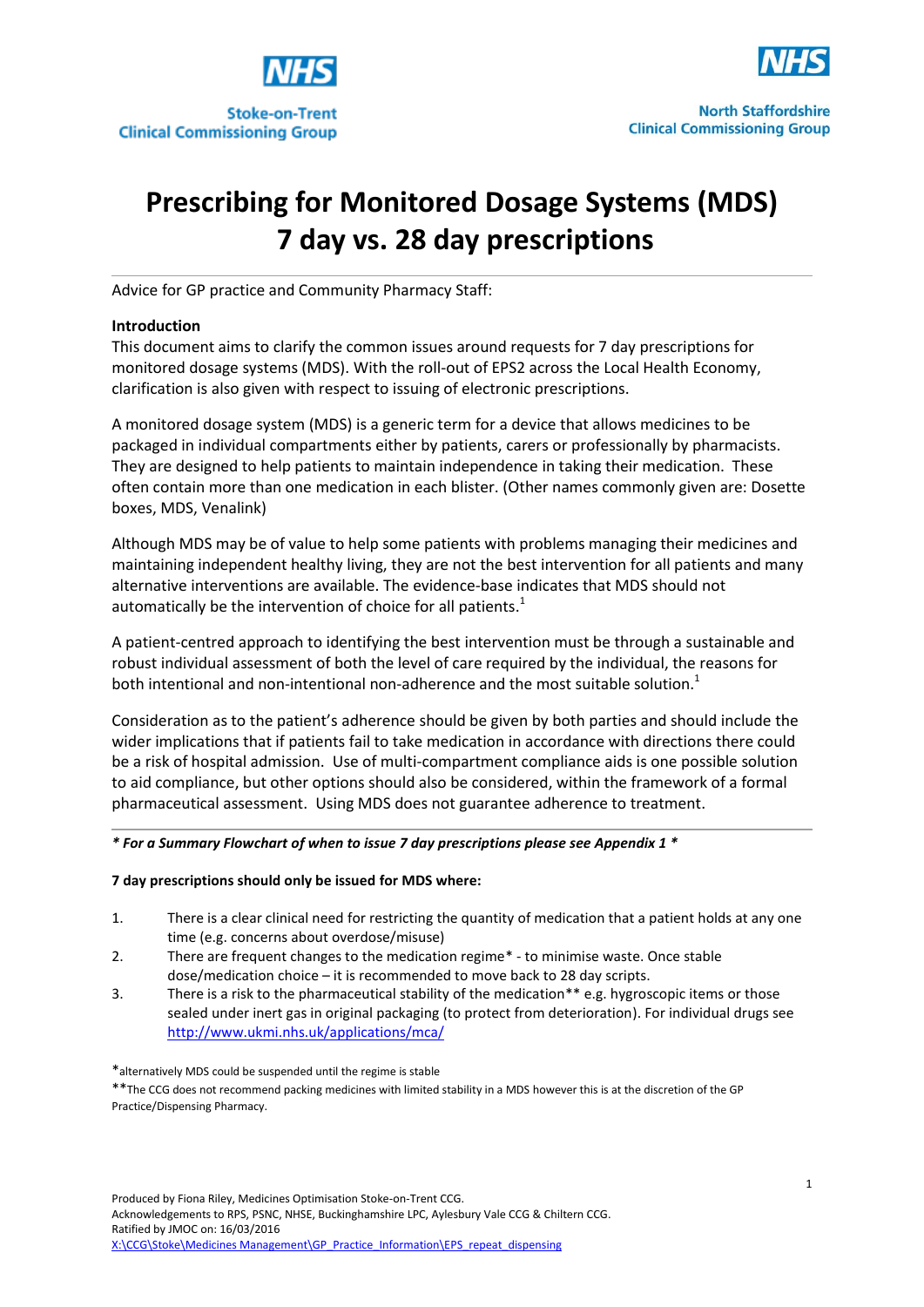





**North Staffordshire Clinical Commissioning Group** 

#### **Patients covered by the Disability Discrimination Act (DDA)**

The Disability Discrimination Act 1995 which has been replaced by the Equality Act 2010 sets out a framework which requires providers of goods and services, not to discriminate against persons with a disability. The legislation does not require a formal assessment to be carried out, only that a reasonable adjustment is made to help a disabled person overcome the obstacles to the use of the service. These may include using easy opening tops, reminder charts, large print labels, braille typed labels or MDS. Under the pharmacy contract funding arrangements, where a patient has been assessed under the DDA

(Equality Act) and an MDS is appropriate, provision for funding is already available as part of the pharmacy contractual Practice Payment. **Seven day scripts are not required for these patients to receive an MDS, unless the GP has concerns as outlined in 1-3 above.** (NB. Pharmacies are not obliged to supply weekly against a 28 day prescription).

#### **Patients not covered by DDA**

Ambiguity arises where patients do not fall under the DDA, but require MDS to aid compliance, either for themselves or for carers to help with their medications, and national funding has not been incorporated to include these patients.

#### *In this situation-*

Patients falling under this category may be discussed with the GP indicating the reasons for 7 day prescriptions. It is good practice to record the reasons suggested, and GP decision in patient notes for future reference.

Provision of 7 day prescriptions is not recommended by the CCG but remains at the discretion of the prescriber. NB. Pharmacies are not obliged to supply weekly against a 28 day prescription.

#### *Where 7 day prescriptions are agreed*

Pharmacists should fill the MDS weekly to minimise waste to the NHS if changes occur mid-week, (or be willing to take the loss if changes occur). In the event of a treatment change, GPs are not expected to replace prescriptions for greater than the week being changed and those weeks not yet dispensed. **Completion of 28 days' worth of MDS devices should only occur on receipt of a 28 day prescription.**

#### *Where 7 day scripts are not agreed as necessary,*

It remains a financial decision within the pharmacy on whether to continue to provide free MDS or to charge the patient for this service.

## **Frequently asked questions:**

## **What if there are changes to the prescription part way through the month?**

If 7 day prescriptions have been issued, as above, GPs are not expected to replace prescriptions for greater than the week being changed and those weeks not yet dispensed. The advice is to issue 7 day prescriptions until the patient is stable/it is not anticipated there will be any changes.

If 28 days prescriptions have been issued the pharmacy is not obliged to amend what has already been dispensed and a whole new set of prescriptions would have to be issued and supply of a new compliance aid (discarding the previous one and its contents).

Once medicines have been dispensed by a pharmacist, whether in an MDS or in manufacturer's cartons, then no further changes to what has been dispensed should be made by a pharmacist. If a prescribed medicine is no longer required, the prescriber should inform the patient of that clinical decision, and ensure that the patient understands that previously dispensed medicine should not be administered. If the medicine has been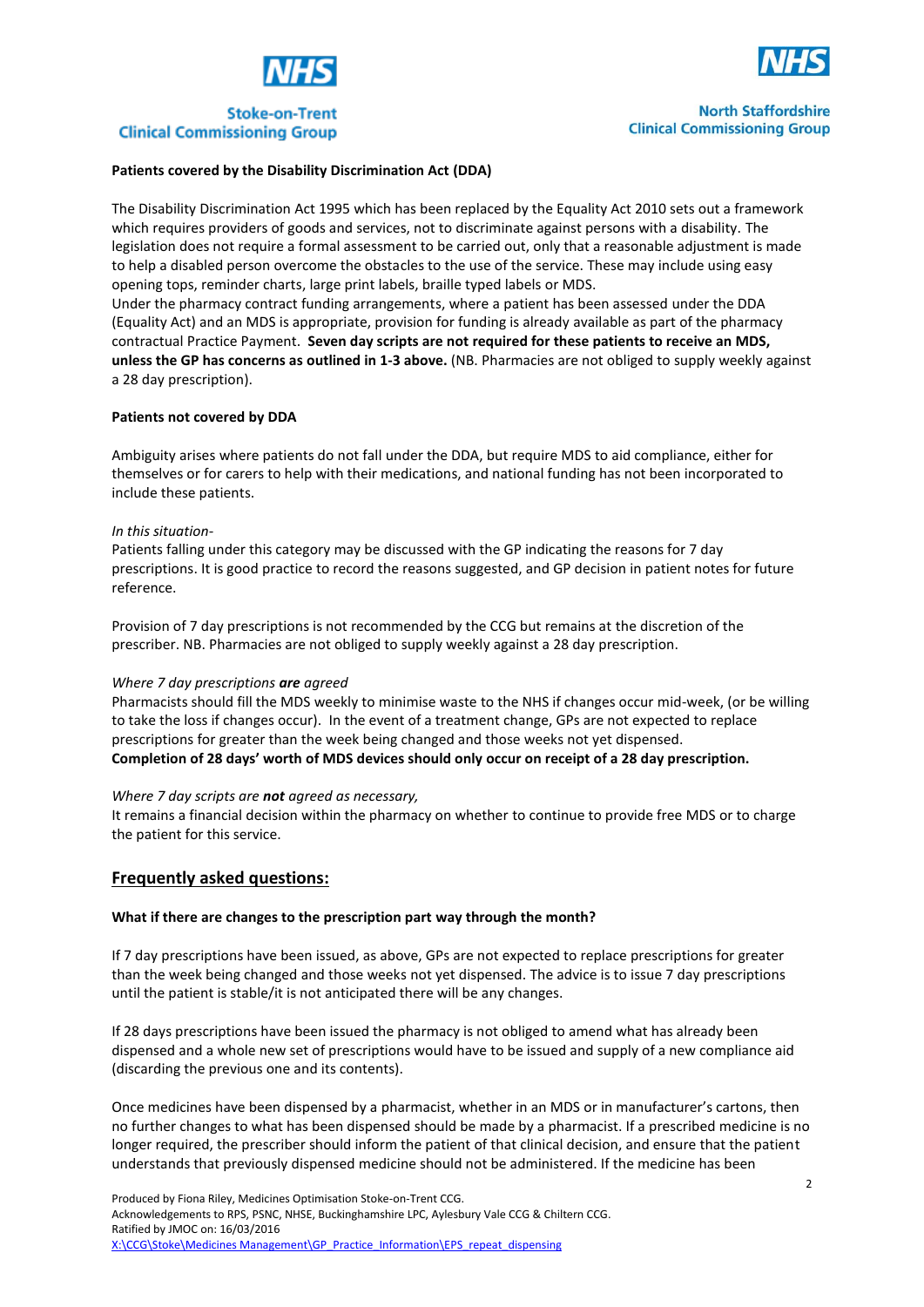



# **Stoke-on-Trent Clinical Commissioning Group**

#### **North Staffordshire Clinical Commissioning Group**

provided alongside other medicines in an MDS, it might be acceptable for the prescriber to advise the patient not to take the particular product if it is readily identifiable visually by the patient. But if the MDS was provided

because of a disability and the patient does not have the ability to identify and discard the medicine, when opening each compartment, then the whole MDS would need to be replaced. This is potentially very wasteful, because all the medicines contained in the MDS will need to be re-prescribed. The NHS terms of service for pharmacies does not require pharmacists to modify previously provided MDS trays.<sup>2</sup>

For patients requiring medicines in a MDS as an adjustment under disability legislation, the prescriber may decide to prescribe in 7 day quantities, to minimise the amounts of waste that would occur on medication changes. This would be a clinical decision of the prescriber, just as the decision to dispense in MDS is a decision solely for the pharmacist.<sup>2</sup>

## **Can I do post-dated prescriptions with EPS?**

Prior to EPS, where it was deemed necessary for patients to have medication in 7 day intervals, pharmacies may have been supplied with 4 x7 post-dated prescriptions allowing the pharmacy to dispense the MDS in advance of the patient collecting, however technically, as previously stated, completion of 28 days' worth of MDS devices should only occur on receipt of a 28 day prescription. i.e. If 4x7 post-dated prescriptions are supplied then the pharmacy should dispense only 7 days supply on the specified dates.

We do not recommend post-dated prescriptions for anything other than patients with an overdose risk. EPS is not designed for post-dating and we would never recommend using them for MDS as it leaves no preparation time for the pharmacy.

Instead, where 7 days supply is deemed necessary by the prescriber (see previous advice on page 1), and it is the prescribers intention that the patient only receives 1 weeks supply at a time we recommend that the GP should seriously consider if a repeatable prescription will be more appropriate. Repeatable prescriptions enable the pharmacist to make checks on whether the continued medication is appropriate for the patient, and are generally a preferred method than post-dating prescriptions.

## **To clarify electronic repeat dispensing**

The first issue of an electronic repeat dispensing prescription is downloaded from the NHS Spine in the same way as other EPS Release 2 prescriptions. After each subsequent issue has been dispensed to the patient the dispensing site must send a dispensed notification to the NHS Spine. This allows the next issue to be downloaded automatically on time. The next issue of an electronic repeat dispensing prescription automatically becomes available seven days before it is due. The due date for each issue of an electronic repeat dispensing prescription is based on when the previous issue was last marked as fully dispensed or not dispensed, plus the interval minus seven days.

*For example, looking at an electronic repeat dispensing prescription with an interval of 28 days and six issues.*  If issue one of the electronic repeat dispensing prescription is marked fully dispensed and the dispense notification sent on 1 May, then issue two of the electronic repeat dispensing prescription will be automatically downloaded on 21 May. This is calculated as follows: 1 May plus (interval of 28 days - seven days) = 21 May

For electronic repeat dispensing prescriptions with a 7 day interval, the next prescription is available as soon as the previous is marked dispensed (i.e. also 7 days before it is due; as above), this allows the pharmacy time for preparation where necessary. NB any EPS Release 2 dispensing site can manually request the subsequent issues of an electronic repeat dispensing prescription, based on clinical judgement at any time, as long as all items of the previous issue have been marked as 'dispensed' or 'not dispensed'.<sup>3</sup> If however the practice postdates the prescription the pharmacy can't physically see the prescription before it is due. In addition, on the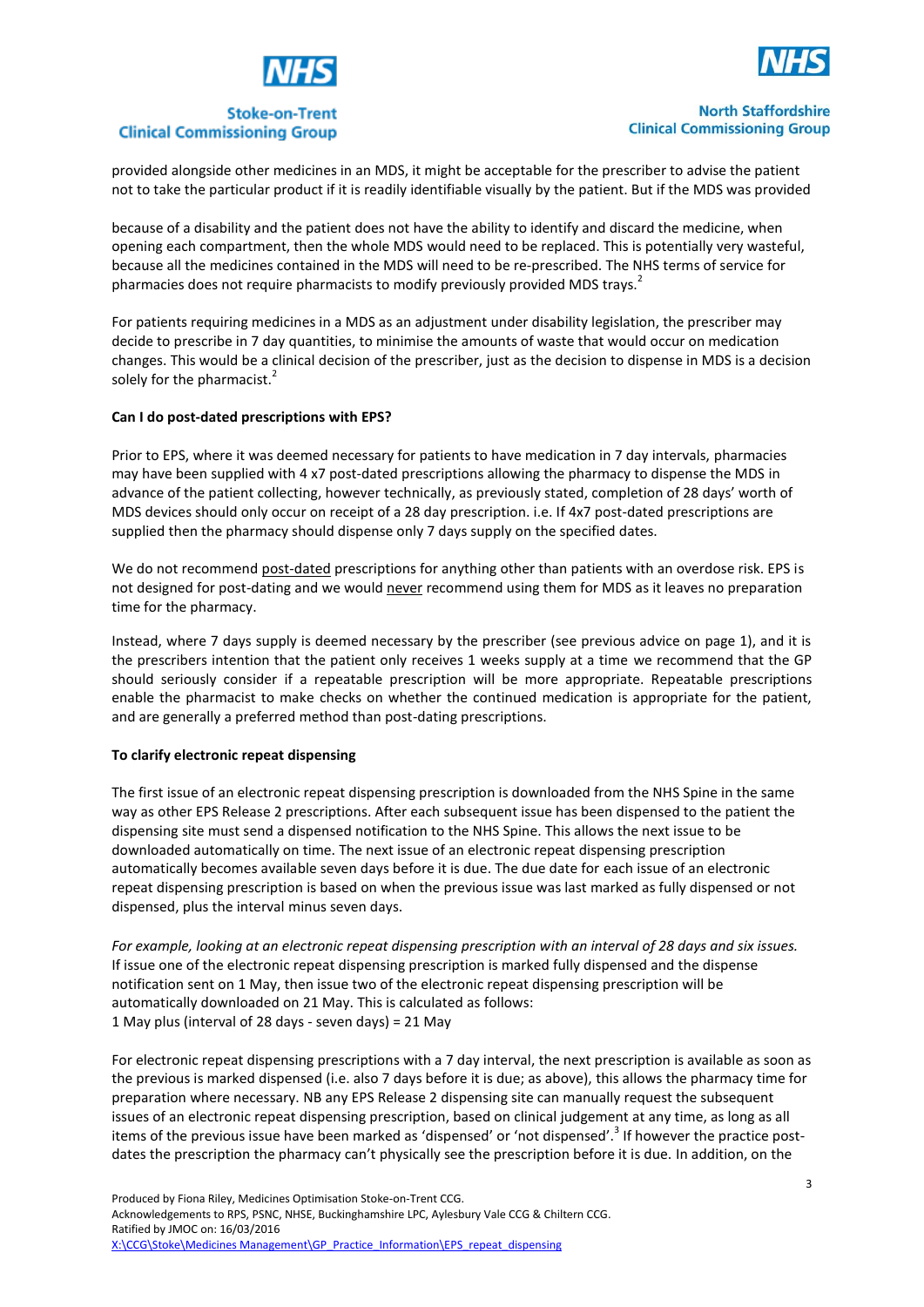





## **Stoke-on-Trent Clinical Commissioning Group**

**North Staffordshire Clinical Commissioning Group** 

day it is due, it does not necessarily become available first thing in the morning and in fact this could be anytime during the day.

Post-dated prescriptions are therefore not recommended, this in turn will result in a lot less queries and problems going forward. Practices that post date with EPS are usually low implementers of EPS that experience increased calls and difficulties as a result.

For 7 day interval repeat dispensing prescriptions batches of 4x7 are advisable, this way if there are any changes it is easier to amend compared with batches of 12 x 7.

NB - From February 2016, a change will be made to the repeat dispensing logic, which will ensure that the timing of each repeat dispensing issue aligns with the frequency that the prescriber originally intended. The change will remove the need for a dispense notification to be sent before the automatic countdown to the next issue can begin.

Currently, the countdown to the next issue of a repeat prescription doesn't begin until a dispense notification has been issued. This can delay the automatic download of future repeat prescriptions from the Spine, resulting in items not being available for patients in time.

A dispense notification must still be sent as soon as possible, but this will not delay the start of the automatic countdown to the next issue.

## **References**

- 1. Improving patient outcomes the better use of multi-compartment compliance aids <http://www.rpharms.com/support-pdfs/rps-mca-july-2013.pdf>
- 2. Disability Discrimination Act (DDA) 1995; Equality Act 2010; and Multi-compartment compliance aids http://archive.psnc.org.uk/data/files/Regulation/DDA/Disability\_Discrimination\_and\_MDS\_briefing [October\\_2011.pdf](http://archive.psnc.org.uk/data/files/Regulation/DDA/Disability_Discrimination_and_MDS_briefing_October_2011.pdf)
- 3. Electronic Repeat Dispensing Guidance NHS England, May 2015 [https://www.england.nhs.uk/digitaltechnology/wp-content/uploads/sites/31/2015/06/electronic](https://www.england.nhs.uk/digitaltechnology/wp-content/uploads/sites/31/2015/06/electronic-repeat-dispensing-guidance.pdf)[repeat-dispensing-guidance.pdf](https://www.england.nhs.uk/digitaltechnology/wp-content/uploads/sites/31/2015/06/electronic-repeat-dispensing-guidance.pdf)

## Further information:

Prescribing in association with multi-compliance aids can be found at: [http://archive.psnc.org.uk/pages/disability\\_discrimintation\\_act\\_dda\\_1995.html](http://archive.psnc.org.uk/pages/disability_discrimintation_act_dda_1995.html)

Repeat Dispensing:

<http://systems.hscic.gov.uk/eps/library/faqs/repdispensing> [https://www.england.nhs.uk/digitaltechnology/wp-content/uploads/sites/31/2015/06/electronic-repeat](https://www.england.nhs.uk/digitaltechnology/wp-content/uploads/sites/31/2015/06/electronic-repeat-dispensing-guidance.pdf)[dispensing-guidance.pdf](https://www.england.nhs.uk/digitaltechnology/wp-content/uploads/sites/31/2015/06/electronic-repeat-dispensing-guidance.pdf)

EPS <http://systems.hscic.gov.uk/eps>